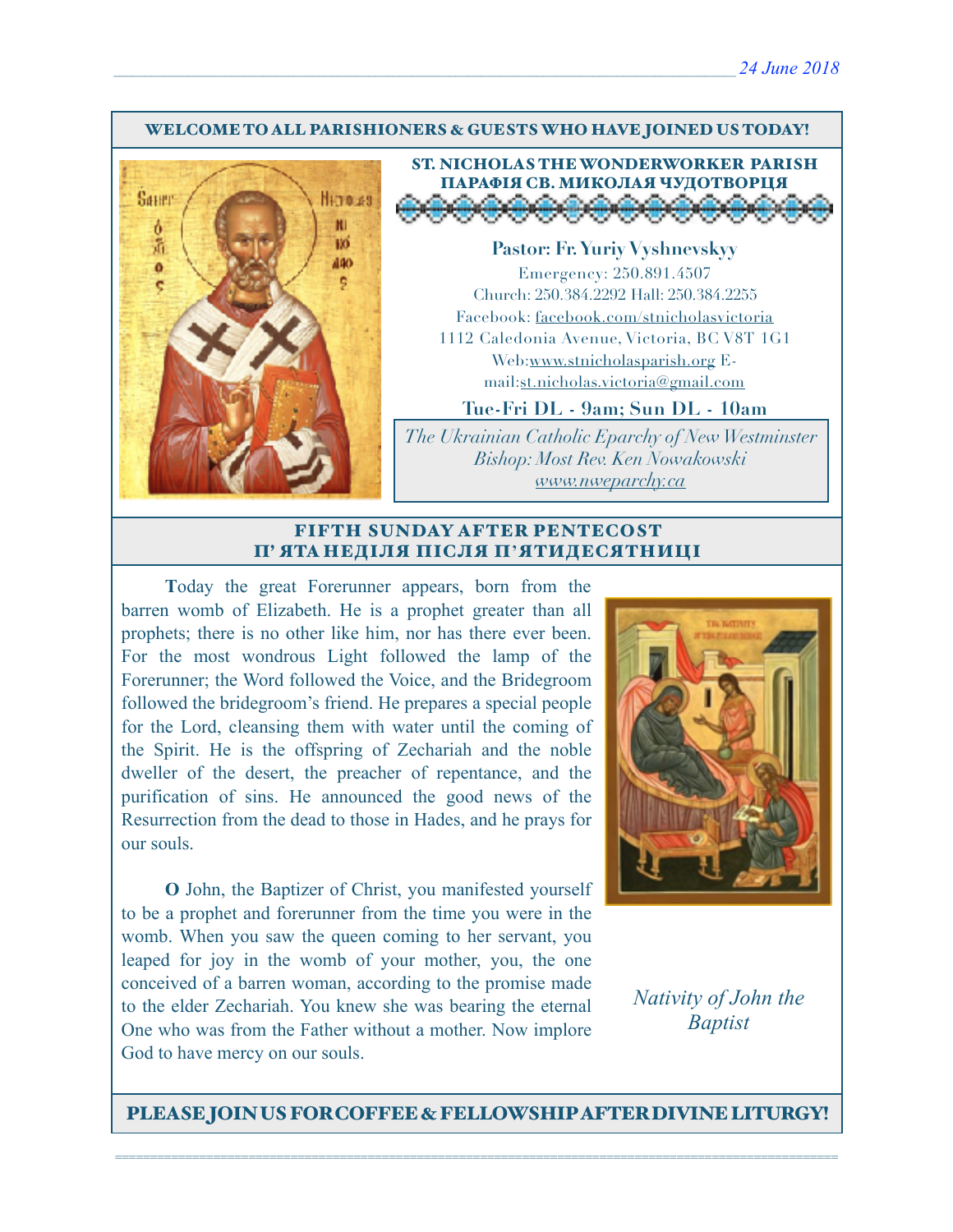| <b>SUNDAY HYMNS</b>                                                                                                                                                                                             |                |                                                                 |                                                             |                       |                  |  |
|-----------------------------------------------------------------------------------------------------------------------------------------------------------------------------------------------------------------|----------------|-----------------------------------------------------------------|-------------------------------------------------------------|-----------------------|------------------|--|
| <b>OPENING HYMN</b>                                                                                                                                                                                             |                | В Страсі і Покорі / We Are Gathered Here To Worship pg. 234-235 |                                                             |                       |                  |  |
| <b>COMMUNION HYMN</b>                                                                                                                                                                                           |                | Вірую Господи / I Do Believe pg. 246-24                         |                                                             |                       |                  |  |
| <b>CLOSING HYMN</b>                                                                                                                                                                                             |                | Вже Відходим / As We Leave This Place of Worship pg. 268-269    |                                                             |                       |                  |  |
| Please join us today in singing our Sunday hymns!                                                                                                                                                               |                |                                                                 |                                                             |                       |                  |  |
| <b>SUNDAY &amp; DAILY SCHEDULE</b>                                                                                                                                                                              |                |                                                                 |                                                             |                       |                  |  |
| SUNDAY, June 24                                                                                                                                                                                                 |                | Divine Liturgy - for the Parishioners of St Nicholas Parish     |                                                             |                       | 10:00 AM         |  |
| MONDAY, June 25                                                                                                                                                                                                 |                | <b>NO SERVICESS</b>                                             |                                                             |                       |                  |  |
| TUESDAY, June 26                                                                                                                                                                                                |                |                                                                 | Divine Liturgy of St. John Chrysostom                       |                       | 9:00 AM          |  |
| <b>WEDNESDAY, June 27</b>                                                                                                                                                                                       |                |                                                                 | Divine Liturgy of St. John Chrysostom                       |                       | 9:00 AM          |  |
| <b>THURSDAY, June 28</b>                                                                                                                                                                                        |                |                                                                 | Divine Liturgy of St. John Chrysostom                       |                       | 9:00 AM          |  |
| FRIDAY, June 29                                                                                                                                                                                                 |                |                                                                 | Divine Liturgy of St. John Chrysostom                       |                       | 9:00 AM          |  |
| SATURDAY, June 30                                                                                                                                                                                               |                | <b>NO SERVICESS</b>                                             |                                                             |                       |                  |  |
| <b>SUNDAY, July 1</b>                                                                                                                                                                                           |                |                                                                 | Divine Liturgy - for the Parishioners of St Nicholas Parish |                       | 10:00 AM         |  |
| Please Note: to request a Divine Liturgy for a special intention, please see Fr. Yuriy to arrange for it!                                                                                                       |                |                                                                 |                                                             |                       |                  |  |
| <b>SUNDAY EPISTLE READERS</b>                                                                                                                                                                                   |                |                                                                 |                                                             |                       |                  |  |
| <b>DATE</b>                                                                                                                                                                                                     | <b>READING</b> |                                                                 | <b>UKRAINIAN</b><br><b>ENGLISH</b>                          |                       |                  |  |
| SUNDAY, June 24                                                                                                                                                                                                 | Rm. 10: 1-10   | Andrij Pelekhatyi                                               |                                                             |                       | Marian Chalifoux |  |
| <b>SUNDAY, July 1</b>                                                                                                                                                                                           | Rm. 12: 6-14   | Motria Koropecky                                                |                                                             | <b>Robert Herchak</b> |                  |  |
| <b>SUNDAY, July 8</b>                                                                                                                                                                                           | Rm. 15: 1-7    | Yuliya Pelekhata                                                |                                                             | <b>Bryan Melnyk</b>   |                  |  |
| SUNDAY, July 15                                                                                                                                                                                                 | 1 Cor 1:10-18  | Dmytro Maksymiv                                                 |                                                             | Carol Chapman         |                  |  |
| Thank you, Epistle readers, for your service in proclaiming God's Word!                                                                                                                                         |                |                                                                 |                                                             |                       |                  |  |
| <b>2018 PARISH COUNCIL EXECUTIVE</b>                                                                                                                                                                            |                |                                                                 | <b>PASTORAL MINISTRY &amp; HOLY MYSTERIES</b>               |                       |                  |  |
|                                                                                                                                                                                                                 |                |                                                                 |                                                             |                       |                  |  |
| SECRETARYRichard DeMerchant - 250.893.3484                                                                                                                                                                      |                |                                                                 |                                                             |                       |                  |  |
|                                                                                                                                                                                                                 |                |                                                                 | BAPTISMSby appointment<br>MARRIAGESsix months notice should |                       |                  |  |
| FINANCIAL SECRETARYDavid Newberry - 250.598.8197                                                                                                                                                                |                |                                                                 | be given to the parish priest, and he should be             |                       |                  |  |
| FUNDRAISING/HALL RENTALRobert Herchak - 250.386.7872                                                                                                                                                            |                |                                                                 | contacted before any other arrangements are made            |                       |                  |  |
| MAINTENANCEMurray Chapman - 250.658.4769<br>LITURGICAL COMMITTEEMotria Koropecky - 250.658.3051                                                                                                                 |                |                                                                 | FUNERALSby appointment                                      |                       |                  |  |
| MEMBER AT LARGECindy Lazaruk - 778.677.9072                                                                                                                                                                     |                |                                                                 |                                                             |                       |                  |  |
|                                                                                                                                                                                                                 |                |                                                                 |                                                             |                       |                  |  |
| Bequests & Wills: Leaving a bequeath is a process of giving a donation through your will. It is<br>simply a distribution from your estate to a charitable organization through your last will and testament. It |                |                                                                 |                                                             |                       |                  |  |

can be as small or as large a donation as you wish. It is important that you talk to your lawyer about the process. In your kindness please remember St Nicholas the Wonderworker Ukrainian Catholic Church in your bequeath and will. If anyone wishes to make such a bequeath in their will, the following clause may be included or added to a will: "I give, devise, and bequeath to St Nicholas the Wonderworker Ukrainian Catholic Parish - 1112 Caledonia Avenue, Victoria BC, V8T 1G1, the sum of \$ \_\_\_\_\_ (or \_\_\_\_% of my estate), to be used for the benefit of the parish and it's pastoral activities."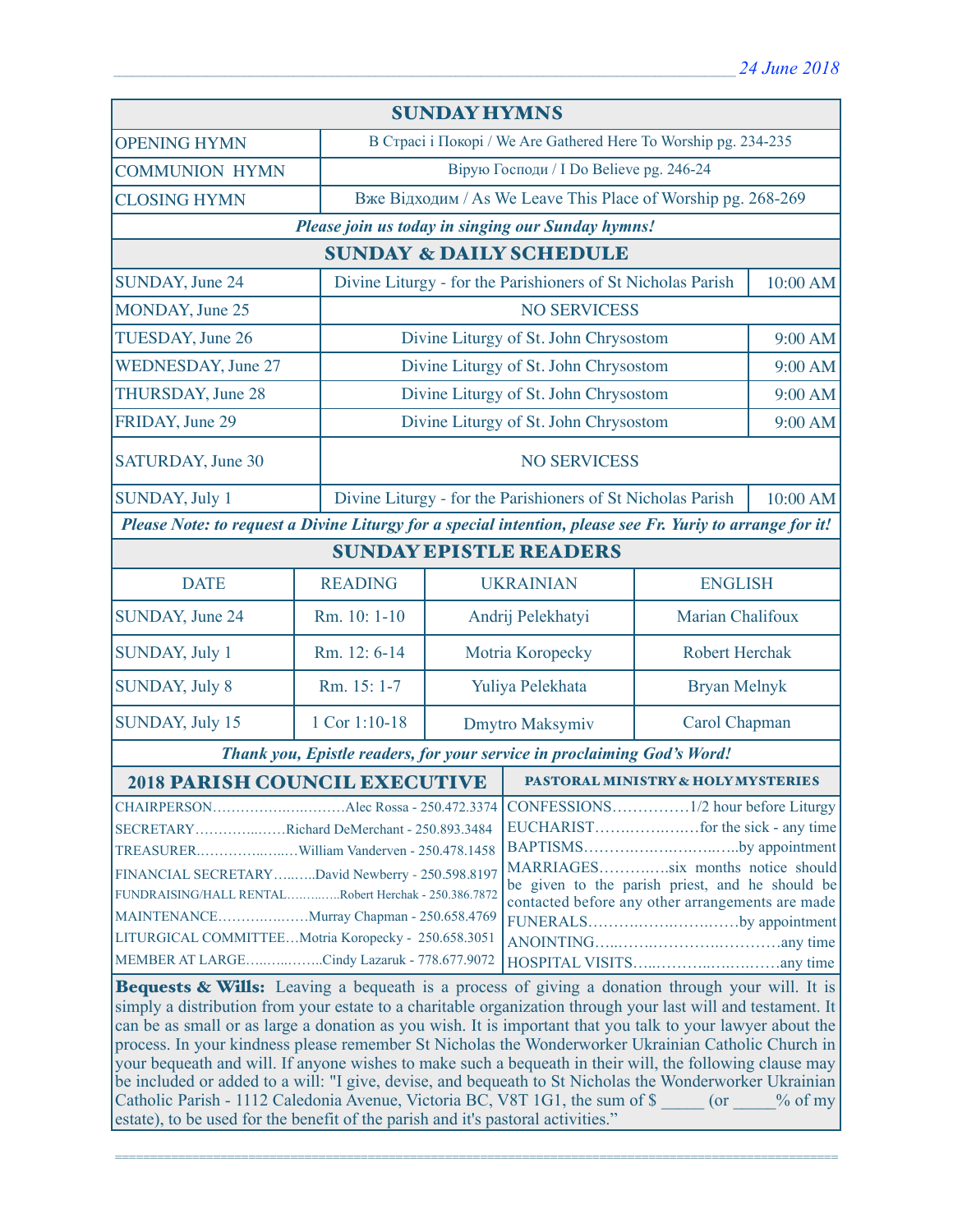### **Vibrant Parish Prayer**

**O** God, Creator of Heaven and Earth! Because of your indescribable love for us, you sent your Only-Begotten Son, Our Lord and Saviour, Jesus Christ - The Way, The Truth, and The Life and our Salvation. In His name, we turn to You. Strengthen our hearts and minds in Christian love and in unity of purpose as we strive to build a Vibrant Parish. Give us the grace to model our lives according to the Word of God. Instill in us the desire to pray and to celebrate the Holy Mysteries as one Christian Family in our Parish Community. Inspire us to follow Your great command to be a servant to the less fortunate among us! Grant this, O Lord, through the mercies and love for mankind of Your Only-Begotten Son with whom You are blessed, together with Your All-Holy, Good and Life-Giving Spirit, now and forever and ever. Amen!



### **St. Nicholas Parish**

**A Place To Encounter The Living Christ** Through the word, the Holy Mysteries & Prayer, Serving One's Neighbor, Leadership Fostering & Serving Unity and Missionary Spirit (His Beatitude Sviatoslav)



### **Молитва Живої Парафії**

**Г**осподи Ісусе Христе, Пастирю Добрий, як колись Ти пригорнув заблуканих овечок, щоб вони пізнали Твій голос і були Твоїм стадом, так і сьогодні глянь ласкаво з небесних висот на нашу парафію та зішли на неї Твого Святого Духа, щоб вона була місцем пізнання радості Доброї Новини. Скріплюй нас Твоєю присутністю та єднай нас кожночасно в молитві. Даруй нам духа служіння ближньому, щоб у нашій парафії кожний міг зустріти Тебе, милостивого Бога. Благослови наш духовний провід Твоєю мудрістю і дай, щоб ніхто з нас не шкодував ні часу, ні талантів, ні матеріальних дібр для розбудови Твого царства. Єднай нас у мирі та злагоді, щоб ми були Твоєю спільнотою любові. Всели в нас місійного духа, щоб ми стали тим світилом євангельського слова, молитви і добрих діл, що кличе кожного до участі в Божественному житті, щоб славилося, Спасе, Твоє Ім'я з безначальним Твоїм Отцем та пресвятим, благим і животворящим Твоїм Духом нині, і повсякчас, і на віки віків. Амінь.

## DIVINE LITURGY PROPERS

*The Divine Liturgy - An Anthology for Worship: Liturgy - pg. 270-318; propers - pg. 341 The Liturgy prescribed for today is that of St. John Chrysostom.* 

**Troparion, Tone 4:** When the disciples of the Lord learned from the angel\* the glorious news of the resurrection\* and cast off the ancestral condemnation,\* they proudly told the apostles:\* "Death has been plundered!\* Christ our God is risen,\* granting to the world great mercy."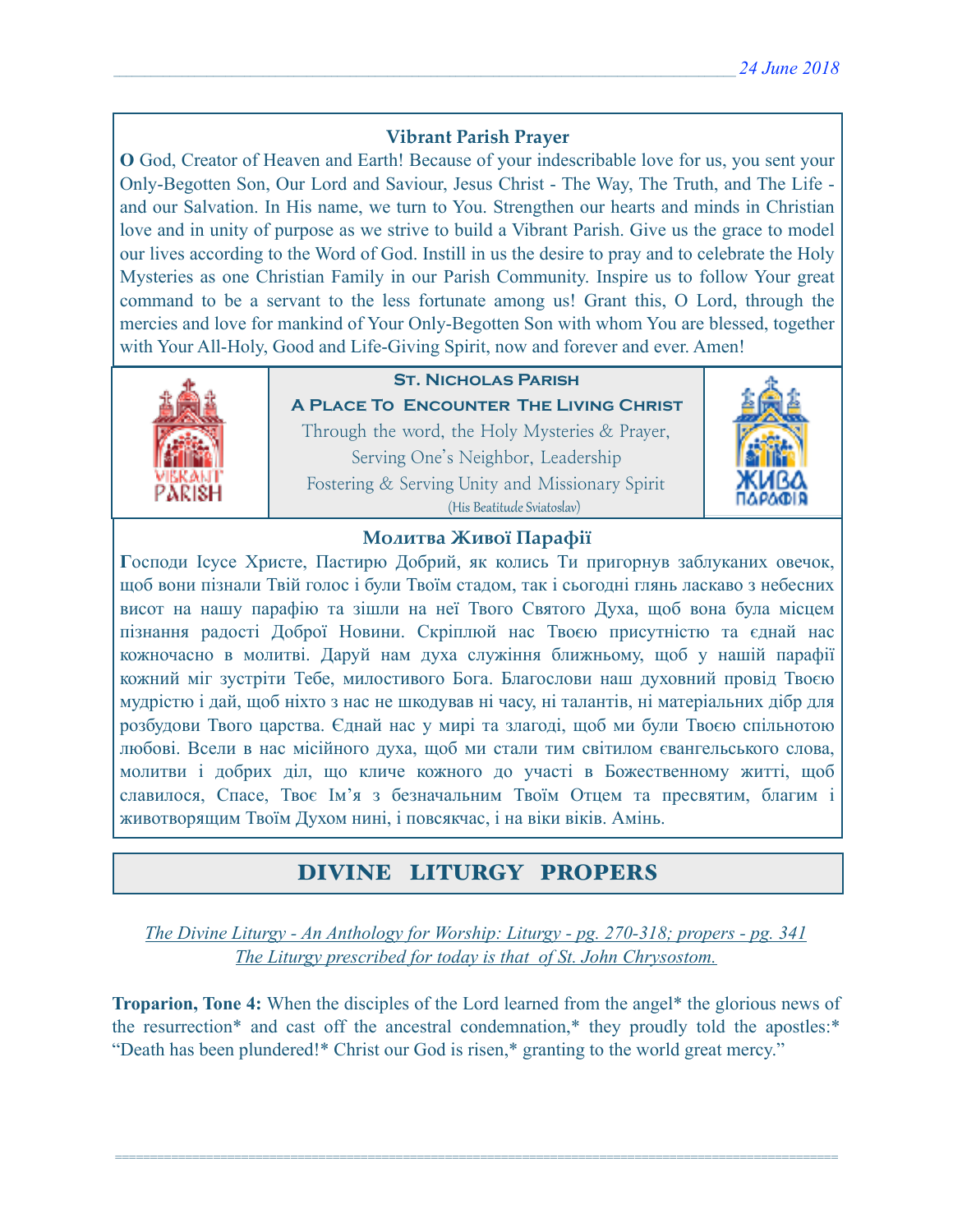**Glory: Kontakion, Tone 4:** My Saviour and Deliverer from the grave\* as God raised out of bondage the children of the earth\* and shattered the gates of Hades;\* and as Master, He rose on the third day.

**Now: Theotokion, Tone 4:** By your birth, O immaculate one,\* Joachim and Anna were freed from the reproach of childlessness,\* and Adam and Eve\* from the corruption of death.\* And your people, redeemed from the guilt of their sins,\* celebrate as they cry out to you:\* "The barren one gives birth to the Mother of God\* and nourisher of our life."

**Prokeimenon, Tone 4:** How great are Your works, O Lord\* You have made all things in wisdom. *Verse:* Bless the Lord, O my soul: O Lord my God, You are exceedingly great.

**Epistle - Romans 10:1-10 - A reading from the letter of St. Paul to the Romans:** Brothers and Sisters, my heart's desire and prayer to God on their behalf is for salvation. I testify with regard to them that they have zeal for God, but it is not discerning. For, in their unawareness of the righteousness that comes from God and their attempt to establish their own (righteousness), they did not submit to the righteousness of God. For Christ is the end of the law for the justification of everyone who has faith. Moses writes about the righteousness that comes from (the) law, "The one who does these things will live by them." But the righteousness that comes from faith says, "Do not say in your heart, 'Who will go up into heaven?' (that is, to bring Christ down) or 'Who will go down into the abyss?' (that is, to bring Christ up from the dead)." But what does it say? "The word is near you, in your mouth and in your heart" (that is, the word of faith that we preach), for, if you confess with your mouth that Jesus is Lord and believe in your heart that God raised him from the dead, you will be saved. For one believes with the heart and so is justified, and one confesses with the mouth and so is saved.

**Alleluia, Tone 4:** *Verse:* Poise yourself and advance in triumph and reign in the cause of truth, and meekness, and justice. *Verse:* You have loved justice and hated iniquity.

**Gospel - Matthew 8:28-9:1 -** At that time Jesus came to the other side, to the territory of the Gadarenes, two demoniacs who were coming from the tombs met him. They were so savage that no one could travel by that road. They cried out, "What have you to do with us, Son of God? Have you come here to torment us before the appointed time?" Some distance away a herd of many swine was feeding. The demons pleaded with him, "If you drive us out, send us into the herd of swine." And he said to them, "Go then!" They came out and entered the swine, and the whole herd rushed down the steep bank into the sea where they drowned. The swineherds ran away, and when they came to the town they reported everything, including what had happened to the demoniacs. Thereupon the whole town came out to meet Jesus, and when they saw him they begged him to leave their district. He entered a boat, made the crossing, and came into his own town.

**Communion Hymn:** Praise the Lord from the heavens;\* praise Him in the highest.\* Alleluia, alleluia,\* alleluia!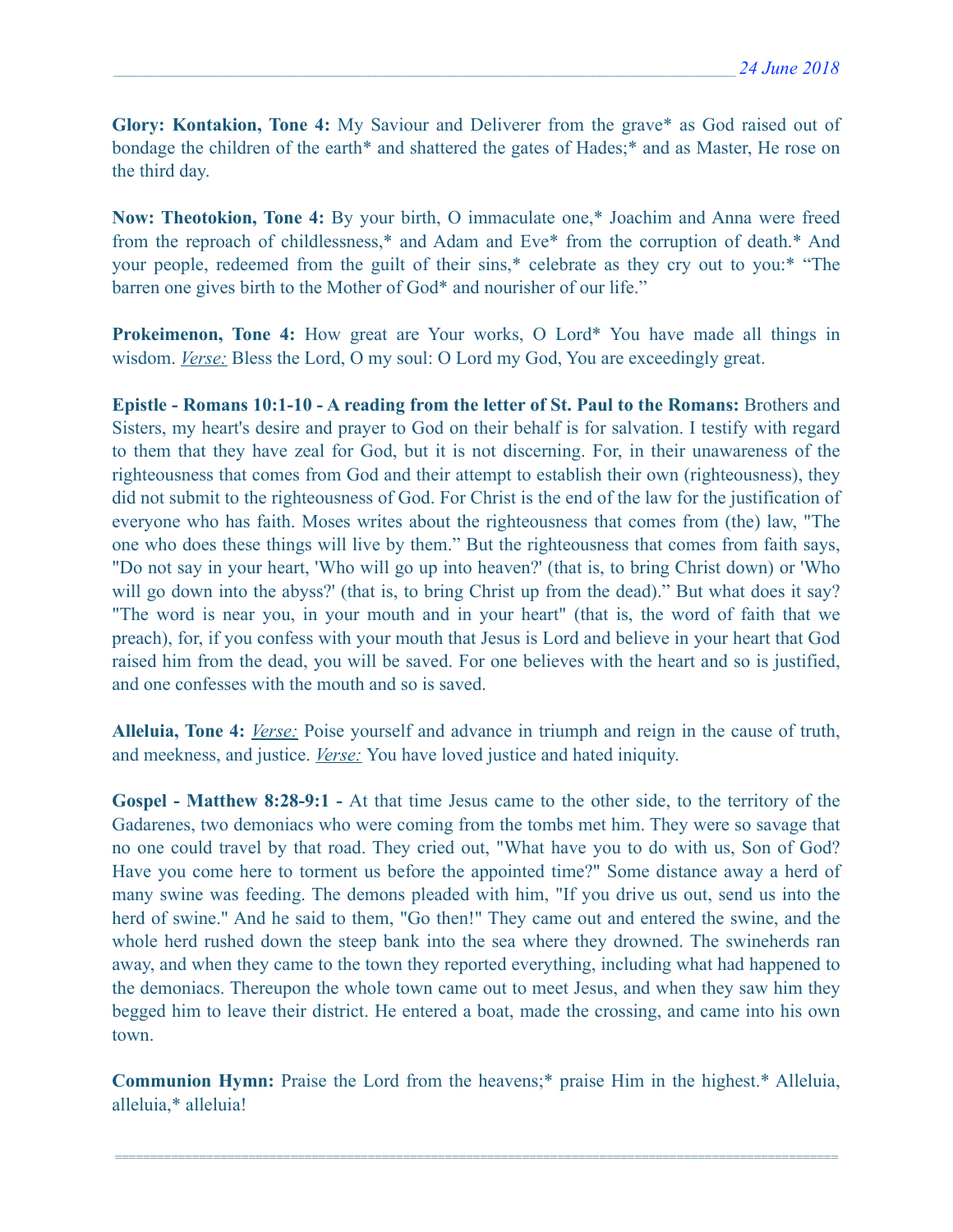**Prayer After Holy Communion:** Having been made worthy to partake in a mystical way of Your immaculate Body and precious Blood, O Christ our God, I acclaim and bless, worship and glorify You, and proclaim the greatness of Your saving acts, now and for ever and ever. Amen. *(more Prayers After Holy Communion on pg. 324-326 in the Anthology book).* 

 $\left| \diamond \right| \diamond \left| \diamond \right|$ 

**Тропар, глас 4:** Світлу про воскресіння розповідь від ангела почувши\* і від прадідного засуду звільнившись,\* Господні учениці, радіючи, казали апостолам:\* Здолано смерть, воскрес Христос Бог,\* що дає світові велику милість.

**Слава: Кондак, глас 4:** Спас і мій визволитель,\* як Бог, із гробу воскресив землян від узів\* і розбив брами адові\* та воскрес на третій день, як Владика.

**І нині: Богородичний, глас 4:** Йоаким і Анна народженням Твоїм, Пречиста, з неслави бездітности,\* Адам же і Єва від тління смерти, визволилися.\* Звільнений від вини за гріхи, Твій народ святкує, взиваючи: Неплідна народжує Богородицю і кормительку Життя нашого.

**Прокімен, глас 4:** Які величні діла Твої, Господи! Все премудрістю сотворив Ти. *Стих:*  Благослови, душе моя, Господа! Господи, Боже мій, Ти вельми великий.

**Апостол - 10:1-10 - До Римлян послання Св. Ап. Павла читання:** Браття і сестри, бажання мого серця й молитва до Бога за Ізраїля на спасіння. Бо я свідчу їм, що вони мають ревність про Бога, але не за розумом. Вони бо, не розуміючи праведности Божої, і силкуючись поставити власну праведність, не покорились праведності Божій. Бо кінець Закону Христос на праведність кожному, хто вірує. Мойсей бо пише про праведність, що від Закону, що людина, яка його виконує, буде ним жити. А про праведність, що від віри, говорить так: Не кажи в своїм серці: Хто вийде на небо? цебто звести додолу Христа, або: Хто зійде в безодню? цебто вивести з мертвих Христа. Але що каже ще? Близько тебе слово, в устах твоїх і в серці твоїм, цебто слово віри, що його проповідуємо. Бо коли ти устами своїми визнаватимеш Ісуса за Господа, і будеш вірувати в своїм серці, що Бог воскресив Його з мертвих, то спасешся, бо серцем віруємо для праведности, а устами ісповідуємо для спасіння.

**Алилуя, глас 4:** *Стих:* Натягни лук і наступай, і пануй істини ради, лагідности і справедливости. *Стих:* Ти полюбив правду і зненавидів беззаконня.

**Євангеліє - Матея 8:28-9:1 -** У той час, коли Ісус прибув на той бік, у край гадаринський, зустріли його два біснуваті, що вийшли з гробниць, але такі люті, що ніхто не міг перейти тією дорогою. І почали кричати: "Що нам і тобі, Сину Божий? Прийшов єси сюди, щоб нас мучити перед часом?" Оподаль же від них паслося велике стадо свиней. Біси попросили його: "Як ти нас виганяєш, пошли нас в оте стадо свиней." "Ідіть" – сказав їм. І вийшли з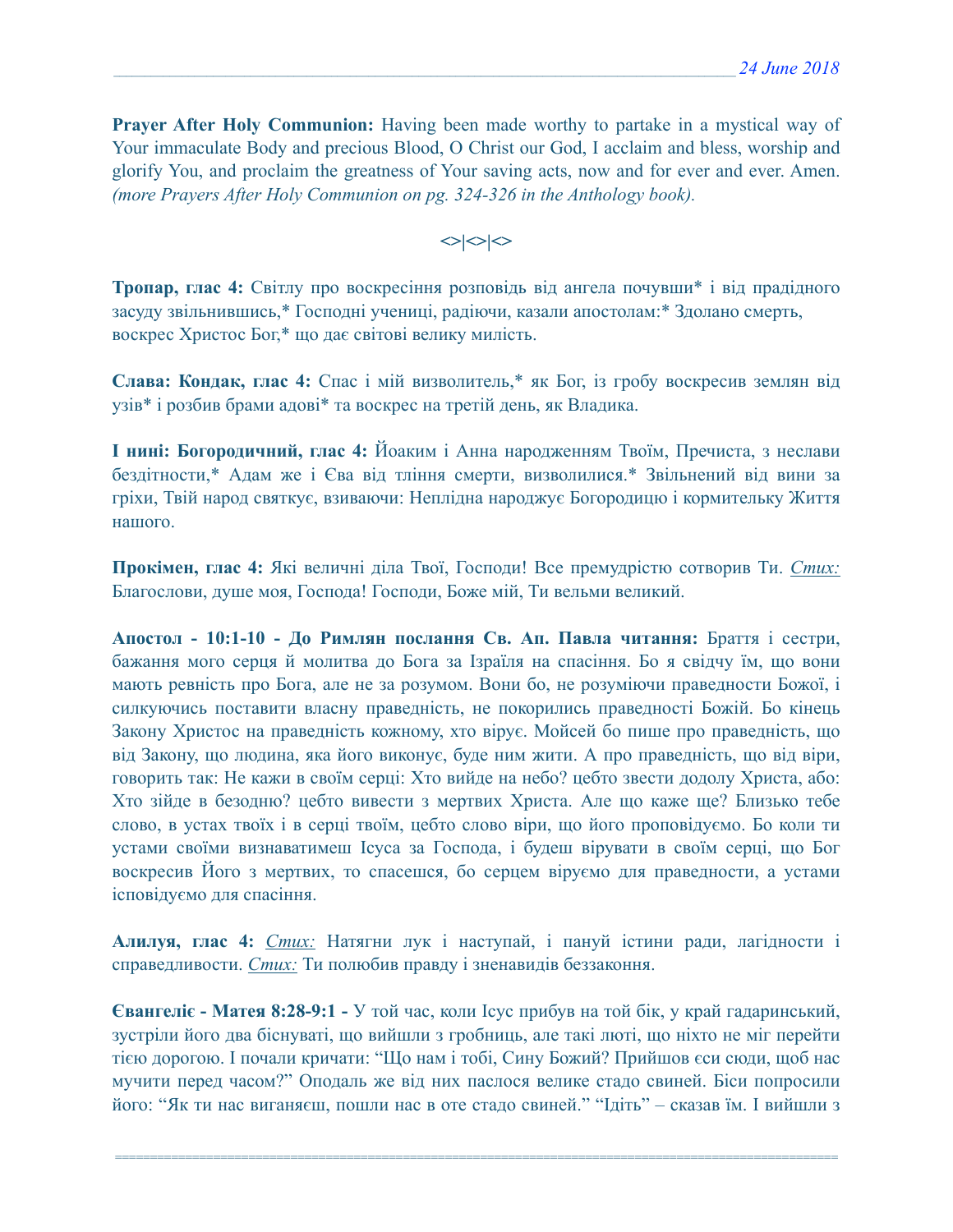них, і ввійшли у свиней. Тоді то все стадо кинулося з кручі в море й утопилося в хвилях. А пастухи повтікали й, прибігши в місто, все розповіли, а й про біснуватих. Тоді все місто вийшло Ісусові назустріч і, побачивши його, попросили, щоб відійшов з їхніх околиць. Сівши у човен, він переплив назад і прибув у своє місто.

**Причасний:** Хваліте Господа з небес, хваліте Його на висотах. Алилуя, алилуя, алилуя!

**Молитва По Святім Причастю:** Таїнственно удостоївшись бути причасником Твого пречистого тіла і чесної крови, Христе Боже, оспівую і благословлю, поклоняюся, і славлю, і величаю спасіння Твої, Господи, нині і повсякчас, і на віки вічні. Амінь. *(більше Молитов По Святім Причастю на ст. 80-87 в маленькій книжечці "Божественна Літургія")*.

### ANNOUNCEMENTS

- ✦**HAPPY BIRTHDAY** to MATTEA HUCULAK and all those who celebrated their birthdays this past week. May the Lord Our God continue to bless you abundantly and the Holy Mother of God protects you at all times. Многая Літа!
- ✦**PRAYER REQUEST:** Please keep in your prayers GORD HRYHORYSHEN, CORNELL BABIE and other members of our parish, our family and friends who are ailing, in hospitals, nursing homes and those who are not able to join actively in their community.
- ✦**ST. NICHOLAS BOOK STORE:** The Divine Liturgy An Anthology of Worship **\$25**; "Christ Our Pascha" Catechism of the Ukrainian Catholic Church/"Христос Наша Пасха" Катехизм Української Католицької Церкви - **\$25**; "Sing to Our God" hymn book - **\$15**; Молитовник "Прийдіте Поклонімся" - **\$10**.
- ✦**TRAVELING ICON:** Anyone interested in gracing their home with Christ The Teacher Icon can call Darlene DeMerchant at 250.727.3837.
- ✦**PARISH CALENDAR OF BIRTHDAYS & ANNIVERSARIES:** If you would like to be included in our Parish Calendar of Birthday and Anniversary celebrations, please put date in our calendar located at the church vestibule. Each week, we will list the names in our parish bulletin so we can celebrate these happy occasions together!
- ✦**JOIN OUR CHOIR:** Do you enjoy singing? Please consider joining our St Nicholas Parish Choir and remember that we ALWAYS looking for new members! Contact Motria Koropecky for details at 250.658.3051.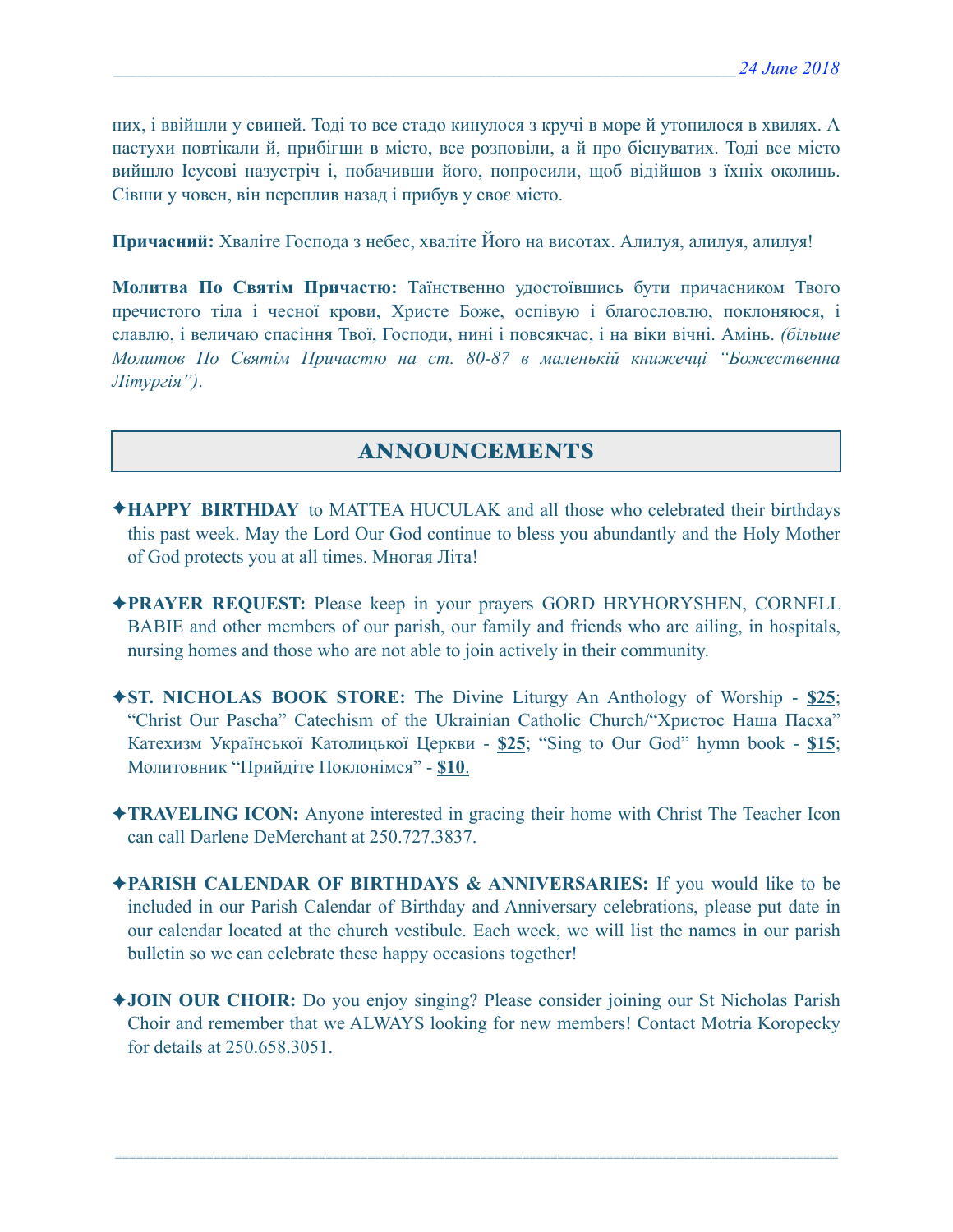- ✦**CATECHISM ANNOUNCEMENT:** "*And they were bringing to Him also the infants, in order that He may be touching them; but after the disciples saw it, they rebuked them. But Jesus called them to Himself and said, Let alone the little children to come to Me, and cease hindering them; for of such is the kingdom of God*." We are happy to welcome all children to our St. Nicholas The Wonderworker catechism program. Weekly classes are scheduled Sunday morning during Divine Liturgy. We want your children to learn more about their Catholic faith, sacred scripture, feast days, and religious practices and customs of the Ukrainian Catholic church. If you have any questions, please do not hesitate to contact Marian Chalifoux at 250.507.1005.
- ✦**THRIFTY'S PRE-PAID FOOD CARDS** We all have to buy groceries. Why not have 6% of it returned back to the church at no extra charge! Cards are available in \$100, \$200, and \$500 denominations. Talk to Alec after today's liturgy to pre- order your cards. We need to sell A LOT of them! We encourage you to consider purchasing them for yourselves as gifts too.
- ✦**BE A STEWARD:** Have you ever wondered what more can you do to help our parish? Here are some suggestions: **Steward** of property security; **Steward** of grounds cleaning; **Steward** of cleaning church; **Steward** of church linen; **Steward** of outreach; **Steward** of caring; **Steward** of prayer; **Steward** of service. Quite often, our homebound or senior members, once active in their younger years, want to find purpose in their senior years. It's not only about doing but about "BEING" present to others. Contact Fr. Yuriy **OR** Darlene DeMerchant for more information. You will be amazed how "BEING" can make a difference.
- ✦**PARISH LIBRARY:** please visit our parish library and browse through the books on spirituality, church history, iconography, history of the Ukrainians in Canada, children's books and more… The library is located in the church vestibule. Please use a library book sign out form when borrowing a book.
- ✦**SUNDAY COFFEE VOLUNTEERS** act as hosts and serve light refreshments following the Sunday morning Divine Liturgy, providing an opportunity for the faithful to socialize with friends and visitors following their shared worship experience. We thank all of our parishioners who kind volunteer to serve refreshments. Whether you are new to the Parish, or are a longtime members, please join us for coffee. Please speak with Robert if you would like to volunteer.
- ✦**WE SHARE THE AIR:** Please keep it healthy and fragrant free. Someone in this area is scent-sitive. The chemicals used in scented products can make some people sick, especially those with fragrance sensitivities, asthma, allergies and other respiratory ailments. PLEASE DO NOT \*wear perfume, cologne, lotion, aftershave and other fragrances; \*USE unscented personal care products. Be Sensitive to Others. Thank you for your understanding. *St. Nicholas parish.*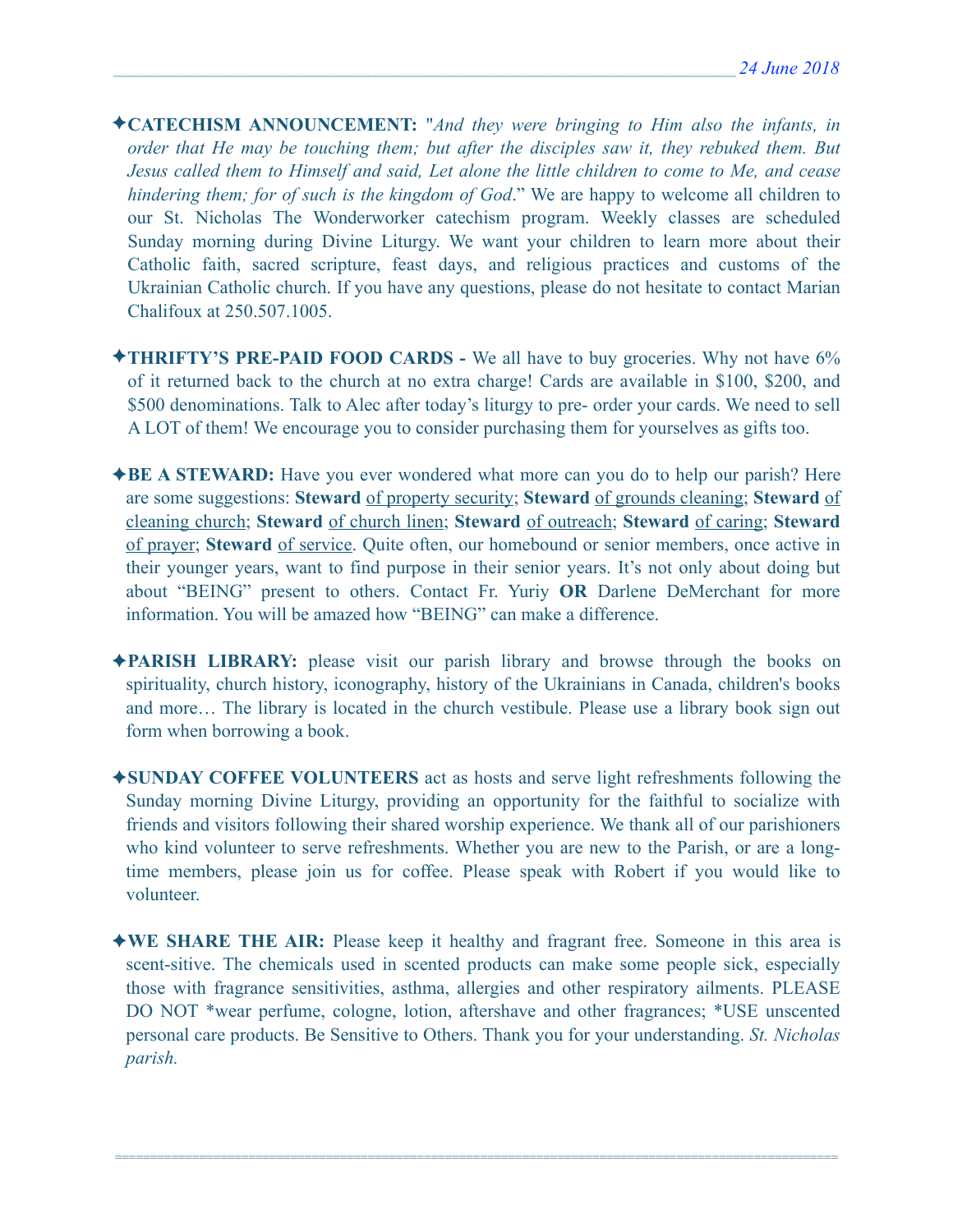✦**JUNE 17, SUNDAY DONATIONS -** Coffee: \$27.50; Vigil lights: \$15.15; Loose collection: \$45.00; Envelope collection: \$312.00; Pre-authorized donations June 11 to June 17: \$120.00; **Total: \$519.65**

### CAMP ST. VOLODYMYR - August 19-26, 2018

Start planning your summer holidays now! Come join us to celebrate our 34<sup>th</sup> year of camp for children in our Eparchy! Camp St. Volodymyr is a great place to be physically active, build self-confidence and self-esteem, develop life-long skills while reconnecting with nature and building friendships. Our camp is also a wonderful opportunity to experience God through nature and the companionship of others.

 Campers will learn about the Ukrainian language and culture along with games, hiking, sports, arts and crafts, camp fires, water activities and much more!

 If you are between the ages of 7-15 this is a summer must do! Registration is \$380. Book by July 4 to save \$50. Bus transportation is also available to and from New Westminster. Register online using Eventbrite. Search "Camp St. Volodymyr BC 2018." For more information contact Jennifer Caldwell @ 604.220.0584 or [jennsawka@hotmail.com.](mailto:jennsawka@hotmail.com)

**WAYS TO SUPPORT OUR CAMP:** Camp St. Volodymyr is a nonprofit camp, run on a volunteer basis. Please contact Jennifer if you are interested in helping.

**VOLUNTEER as a Camp Counsellor:** We are seeking between 8-10 individuals to help plan and organize our camp activities. Apply online using Eventbrite. Search "Camp St. Volodymyr BC 2018." Applications due May 15, 2018. All volunteers will be subject to a criminal record check and must sign the camp code of conduct.

**VOLUNTEER as a Camp Chef:** We are seeking between 4-6 individuals to help us each day in the kitchen. It is your opportunity to get creative and be a part of the campers top 5 things at camp; The Food!

**VOLUNTEER as our Camp Nurse:** We are looking for an individual to be our camp nurse. This is a wonderful opportunity to get to know the children in our Eparchy. This position would require valid first aid and nursing certification. Responsibilities would include administering medications brought by campers/staff as well as recording all incidents and treatments. Supplies and medications are provided by the camp.

**DONATE Food:** We are always happy to accept food donations of fresh fruits and vegetables, breakfast items; cereal, syrup, pancake mix, jam, Nutella, lunch items; chicken soup,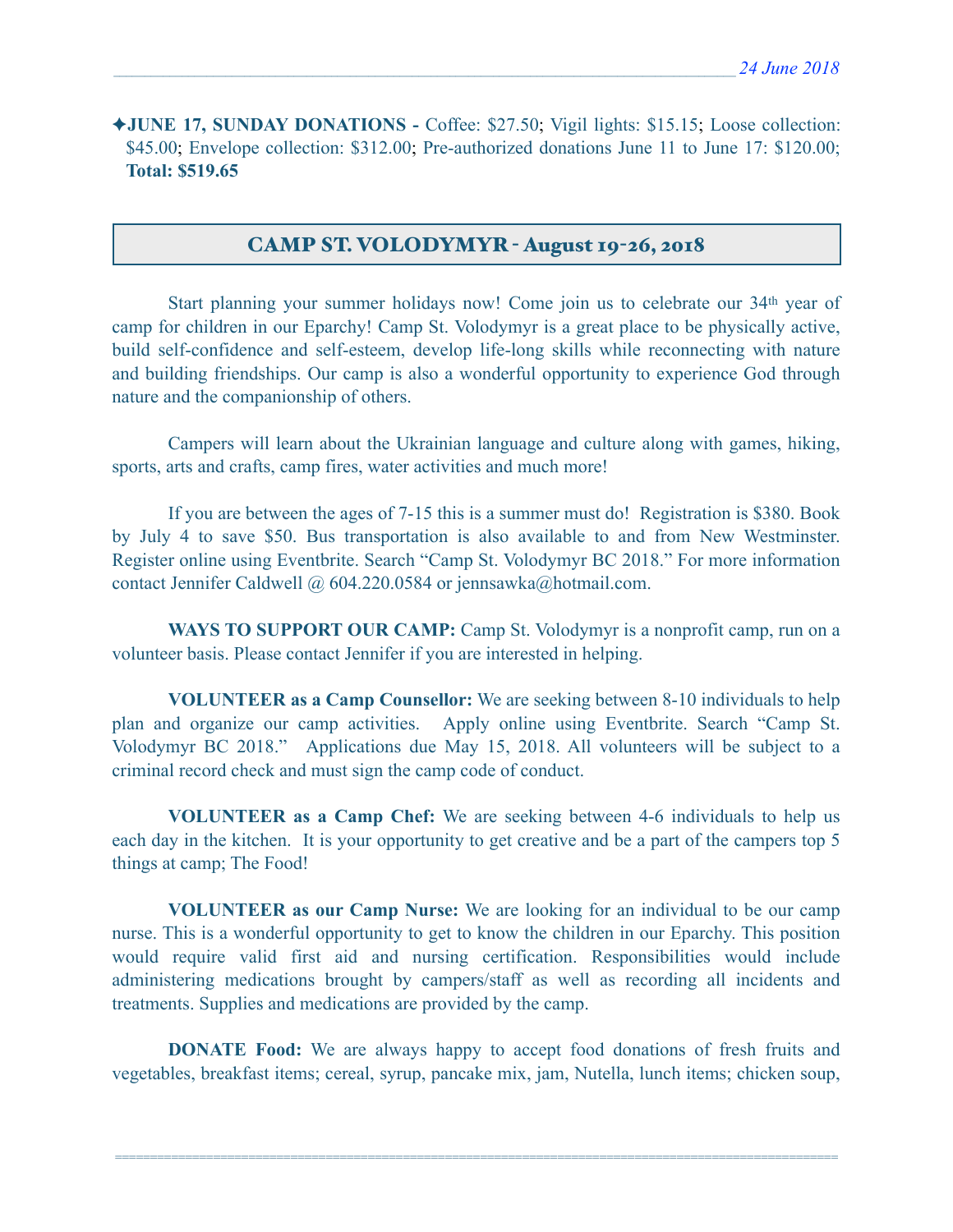Kraft dinner, cheese, drinks; juice boxes, powdered drinks, brownie/cake mixes, Jello, snack bars, cookies or treats. Gift certificates to Superstore and Costco are also welcomed.

 **DONATE Monetarily:** Each year the Eparchy sponsors several children to attend. You can help send a deserving child to camp through your donations. Donation can be made through the Eparchy or online at our Eventbrite page. Tax receipts can be issued for donations of \$25 or more.

Visit our website *[www.nweparchy.ca](http://www.nweparchy.ca)*

#### READING THE CATECHISM *"CHRIST - OUR PASCHA"*



### *6) The Baptism of Children*

*#418* The Church baptizes both adults and children in order to lead them into the new life of Christ. The Church baptizes children, bearers of the image of God, so that they can receive the grace of divine likeness. Together with the gift of life, the most precious gift that parents can give is to bring their child



to the Mystery of Baptism. When children are baptized, the Church community, represented by the Godparents, expresses faith in Christ on their behalf. Together with the father and mother they accept responsibility before God and the Church for the Christian upbringing of the child. The child is to grow within the Church community in faith, as well as with a Christian lifestyle and in knowledge of God. To become a Godparent, whether of children or adults, it is necessary to be a believer, so that the person's faith and way of life become models for the future Godchild. The spiritual relationship between Godparents and Godchildren endures throughout their lives. The Baptism of a child cannot be considered a violation of its rights or freedom, because just as parents or guardians feed a child and teach it for its own good, so also believing parents, in bringing their child to the Mystery of Baptism, open them to life in God.

#### *7) The Rite of Baptism*

*#419* The Rite of Baptism begins with the Making of a Catechumen - the preparation of the person for Baptism. In an introductory prayer the priest lays his hand on the catechumen. The Church thus takes the catechumen under her care so that he or she may be "found worthy to flee to [God's] holy name and find shelter under [his] wings." Then, through prayers and exorcisms, the Church safeguards the catechumen from the influence of Satan. Subsequently the catechumen, either personally or through the Godparents, renounces Satan and his works and joins to Christ the Saviour. As a sign of this joining to Christ, the catechumen passes from the narthex of the church (symbol of the world) to the centre of the nave (symbol of Christ's Church).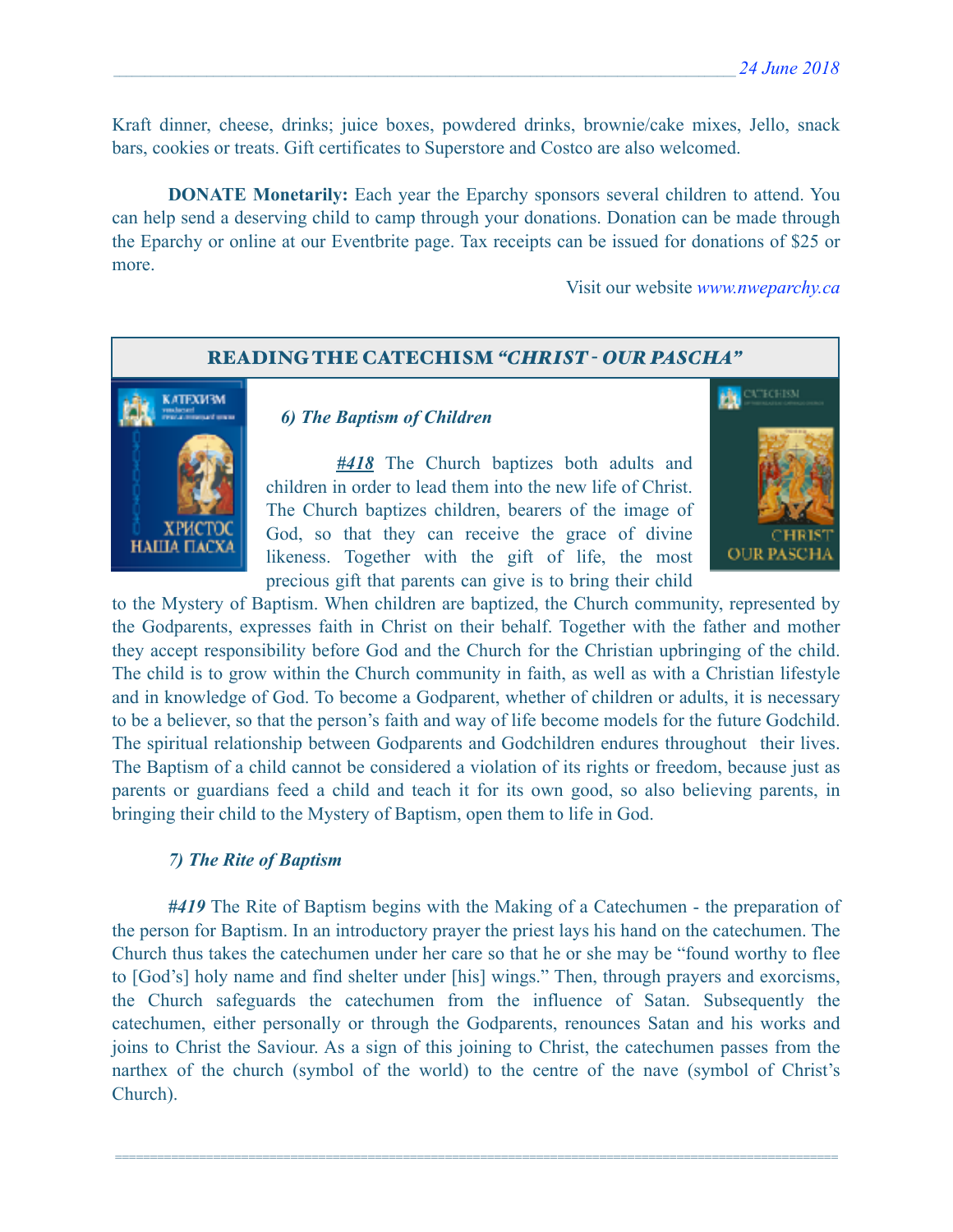*#420* Immediately before the immersion (or the pouring) the priest anoints the catechumen with holy oil. This anointing is a sign of the power of the Holy Spirit received in Baptism. It is given to the catechumen as a "weapon of justice" against "all the action of the devil" and for the "restoration of body and soul." The priest anoints the forehead, the breast, the shoulders, the ears, and the hands and feet. He anoints the forehead so that "the mind might be opened to understand and receive the mysteries of faith." He anoints the breast so that the baptized "would love the Lord with all his/her heart." The shoulders are anointed so that he/she "would accept Christ's yoke." The ears are anointed "for the reception of the voice of the divine Gospel." Finally, the baptizand's hands and feet are anointed so that he/she would "raise his/her hands towards the holy place and always act justly," and "walk in the ways of Christ's commandments." The anointing of the body indicates that in Baptism the entire nature of the person is renewed, along with all its senses.

*#421* Baptism is performed with water, which is a symbol of life but also of death ("the waters of the flood," see Gn 6-9). The passing through the waters of the Red Sea symbolizes salvation (see Ex 14), while the washing with water is a symbol of healing (e.g., the curing of Naaman of leprosy; see 2 Kgs 5:10-14). Immersing the person three times into the water, or pouring water three times over the forehead, the priest declares: "The servant of God, (name), is baptized in the name of the Father, and of the Son, and of the Holy Spirit. Amen." Baptism is the death of the "old person" and the birth of the "new person," united with the three Divine Persons - the Father, and the Son, and the Holy Spirit (see Mt 28:19). This occurs through union with Christ's Death and Resurrection (see Rom 6). As a sign of the new birth, the baptized person is given a Christian name, by which the Church introduces the neophyte into a spiritual relationship with their heavenly patron.

*#422* The newborn in Christ is given a white garment, the baptismal robe (kryzhmo). It is the garment of righteousness and symbolizes the "putting on" of the Risen Christ: "As many of you as were baptized into Christ have clothed yourselves with Christ" (Gal 3:27). To put on Christ means that the newly baptized became new persons: clothed in the raiment of light, they proclaim before others that Christ lives and acts in them. Handing the newly baptized a candle, the priest says: "Take this burning candle and throughout your life strive to be illumined with the brightness of faith and good works, so that when the Lord comes you may go out in radiance to meet him with all the saints." As Christ is "the light that shines in the darkness" (see Jn 1:5), so also the one who was illumined by Christ in Baptism is called to be a "light of the world" (Mt 5:14).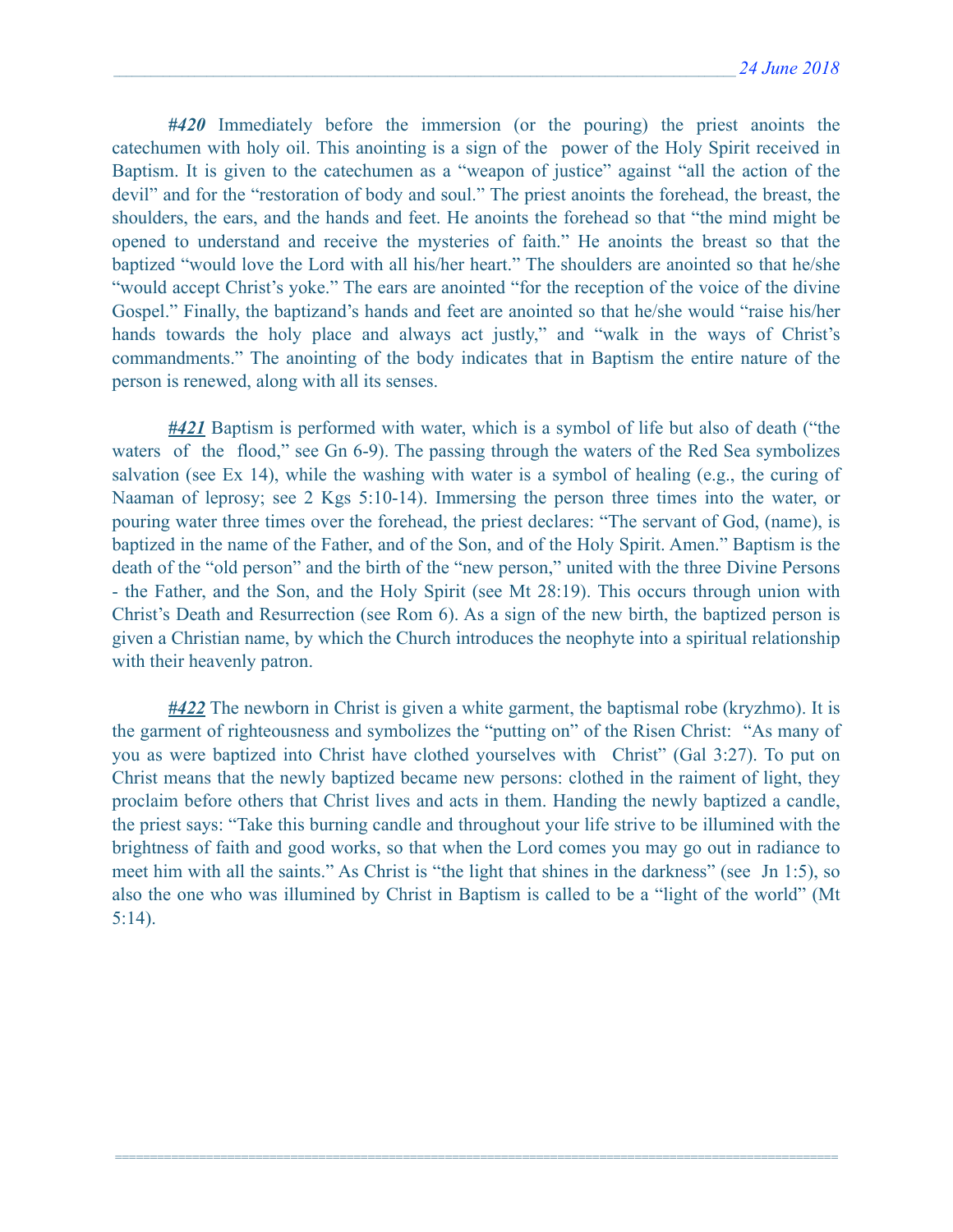# PATRIARCH SVIATOSLAV: Russian invasion of Ukraine is a 'silent war'

 Speaking at the end of a closed-door meeting on religious freedom at the US Embassy to the Holy See, Major Archbishop Sviatoslav Shevchuk, head of the Greek Catholic Ukrainian Church, stressed that "it is a matter of fact that the war in Ukraine has become a silent war."

 The meeting took place June 14, and was the first in a series of meetings dedicated to religious freedom hosted by the US Embassy to the Holy See.

 In her initial remarks, Callista Gingrich, US Ambassador to the Holy See, strongly condemned Russian aggression on the Ukrainian territory.

 "The facts," she said, "are truly astonishing. Today, Russia ranks among the worst violators of religious freedom and human rights. There is no sign that its persecution of religious minorities and foreign missionaries is coming to an end. And what is perhaps most troubling is that this repression is not limited to its own borders."

 Ambassador Gingrich noted that "it has been four years since Russia invaded eastern Ukraine, and occupied and attempted to annex Crimea," and stressed that "these unjust actions, launched under the pretense of 'defending Russian-speaking people', have in reality been disastrous for the people living in these regions."

 The head of the biggest Eastern Catholic, or sui iuris, Church in the world, Major Archbishop Shevchuk said at the meeting: "my mission is to convey to the top leaders of the world today the voice of suffering people of Ukraine."

 Shevchuk mentioned current problems in Ukraine, among them the fact that there are thousands of children in direct exposure to explosive material, a constant risk of being targeted for airstrikes, and the pollution of water supplies stemming from underground nuclear explosions during the Soviet era.

 "Very often," he said "the future of our nation is discussed without us. I think that is a big mistake, and I think it is important to make us partners of such a process."

 Major Archbishop Shevchuk saw in the Holy See's diplomatic presence in the world "a special possibility to share our stories, to speak out on behalf of our people."

 The head of Greek Catholic Ukrainian Church also spoke about the need for religious reconciliation in Ukraine.

 "We do not just need to pray for reconciliation. We need to do effective acts of reconciliation. This is crucial," Shevchuk said.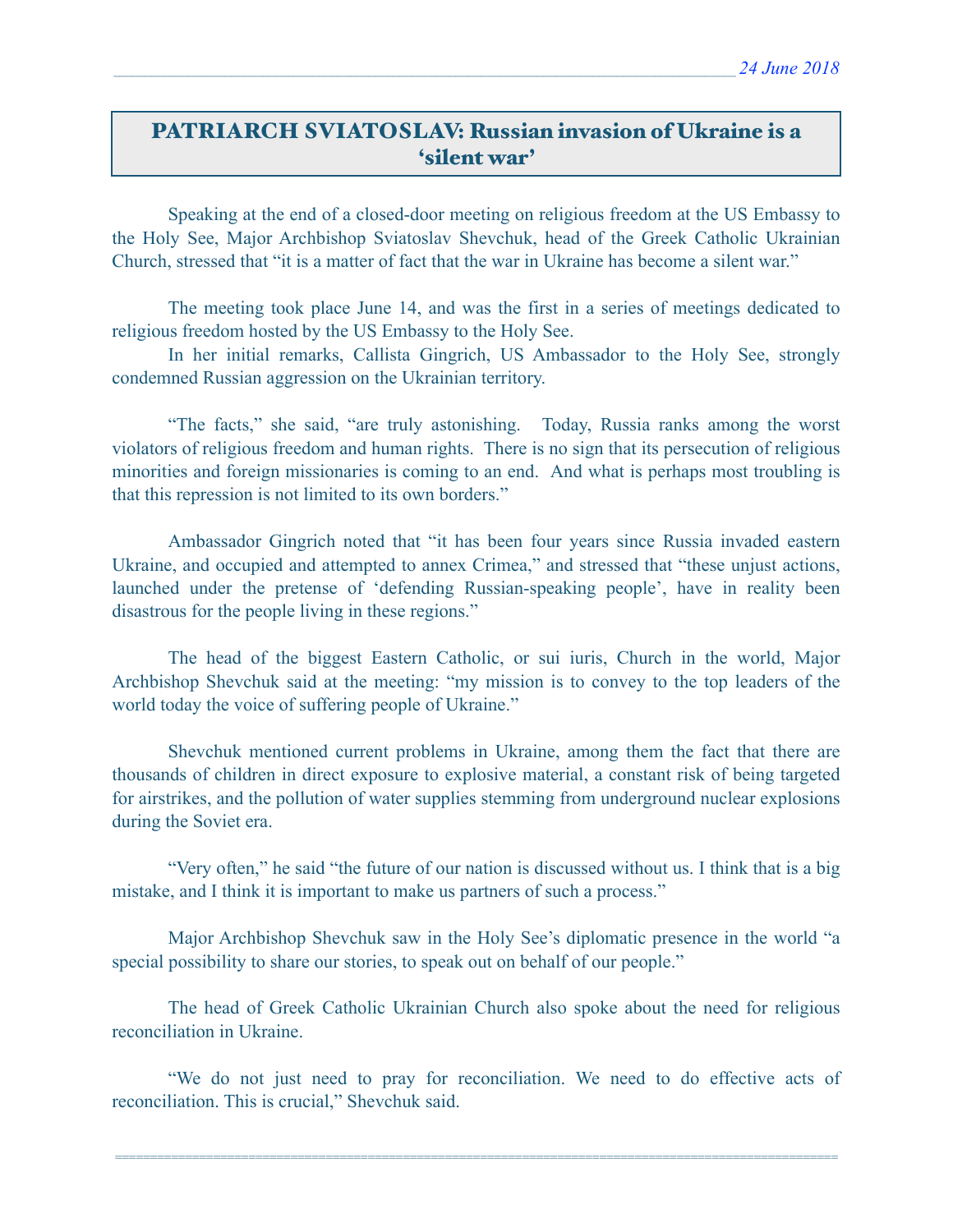He added that "reconciliation does not mean to be reconciled with the aggressor, reconciliation does not mean to be reconciled with lying or fake news."

 Shevchuk also noted that "chaplains are in the frontline to help soldiers to be converted to love, not to hatred," and stressed that "the process of justice and reconciliation should start. We try to foster that process, we preach forgiveness even for our enemy, and we try to share the experience of other countries. We are convinced that dialogue can heal the wounds."

 The archbishop emphasized the need for ecumenical dialogue in Ukraine, especially with Orthodox Christians, who are deeply divided in the country, especially after a disagreement over the relationship between Ukrainian and Russian Orthodox Churches. That disagreement has become a contentious debate involving the Orthodox Patriarch of Moscow, Ukrainian president Petro Poroshenko, and the Ecumenical Patriarch Bartholomew I.

 "Ecumenical dialogue," Shevchuk underscored "is crucial for Ukraine, because Ukraine is a multiethnic and multi-religious country and there is also a painful situation of an internal division between the Orthodox."

 Shevchuk said that "of course there is some sort of competition between Churches, especially those who would call themselves as Orthodox; of course, there is a sound risk of the instrumentalization of the Church for geopolitical proposals; of course there are some facts that even Orthodox priests took up arms against Ukraine's army; but nevertheless I think that the consciousness that religious peace is a common good of all of us is prevailing right now."

 The head of Greek Catholics of Ukraine discussed the roots of the current disagreement: a request from some Ukrainian Orthodox Churches for independence from affiliation with the Russian Orthodox Churches.

 "Of course," he said, "Ukrainian Orthodox Churches which are not in communion with the Moscow patriarchate are trying to come out of isolation within worldwide Orthodoxy; of course, they would look toward the mother Church, the Church of Constantinople."

 "There are some inner tensions in each Church as well, but thanks to be to God until now we have religious peace among us," he added.

 The archbishop expressed regret that "there is no bilateral dialogue" among the Churches, as "there is no alternative to dialogue. With no dialogue, there is just confrontation."

 He then praised a Ukrainian NGO, the "Council of the Churches and Religious Organizations" that "can help us to meet and to cooperate together for the common good of the Ukrainian society."

=======================================================================================================

He added that, despite Ukraine's struggles, he has hope.